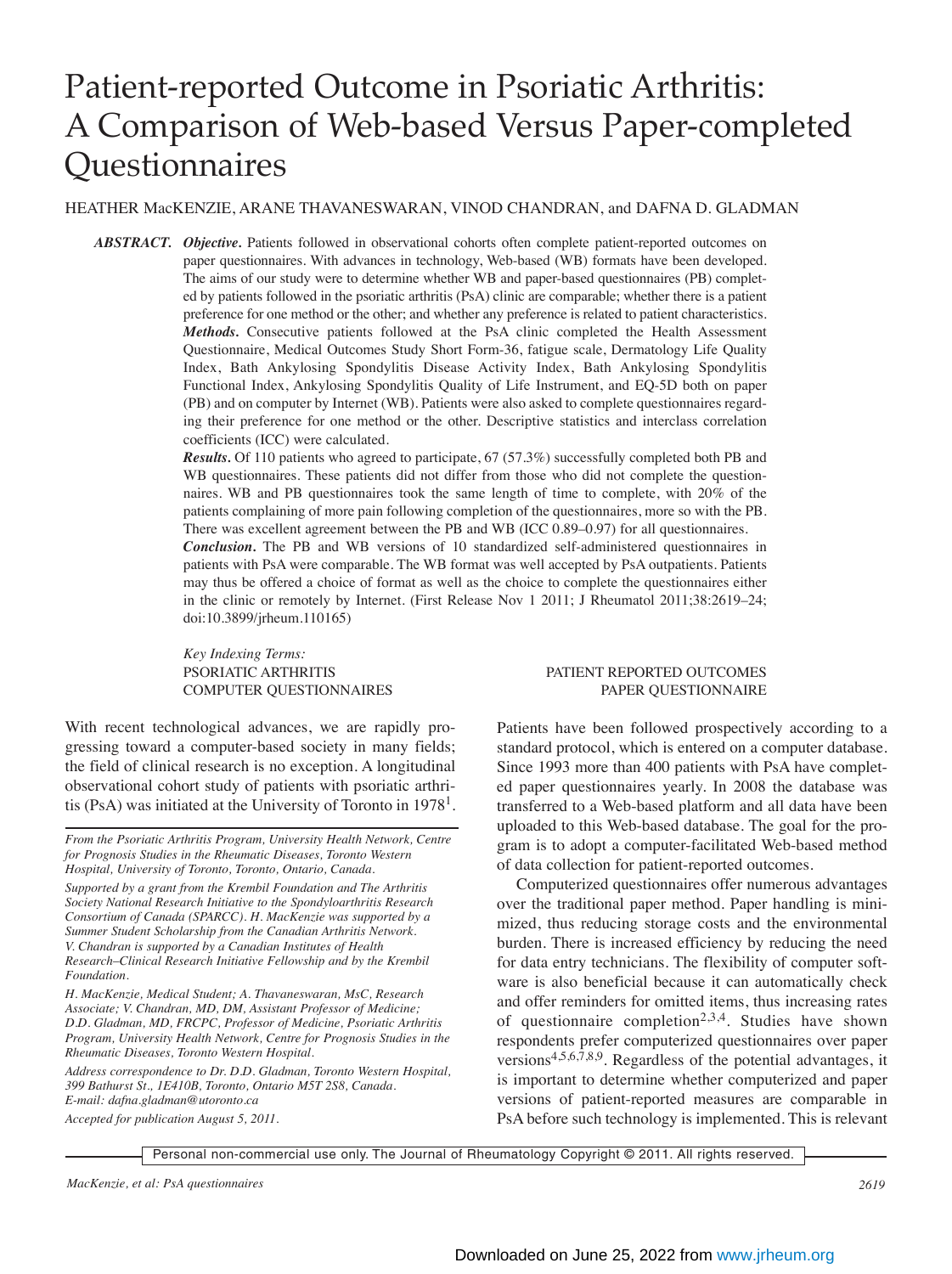not only to the University of Toronto's PsA program, but also to a wide range of clinical research programs internationally. Most studies have not found the questionnaire format to have a significant effect on subjects' responses3,4,6,8,10,11,12,13,14. McCoy, *et al* showed reduced test-retest reliability for paper-and-pencil versus Web-based formats compared with that for 2 paper-and-pencil administrations15. Liefeld evaluated 3 formats: paper questionnaire, computer questionnaire, and verbal interview. The greatest difference in responses was found between the computer and paper questionnaires<sup>16</sup>.

The literature assessing the comparability of data collected by paper and computerized questionnaires is unclear and there is little research focusing on patients with PsA. The aims of our study were (1) to evaluate the reproducibility of Web-based (WB) and paper-based (PB) versions of 10 self=administered quality-of-life and functional status questionnaires in PsA; (2) to investigate whether subjects demonstrated a relative preference for questionnaire format; and (3) to determine whether format preference was correlated with subjects' demographic, disease, or computer usage characteristics.

#### **MATERIALS AND METHODS**

*Subjects.* Consecutive outpatients visiting the PsA clinic at the Toronto Western Hospital were contacted by telephone the week prior to their appointment for consent to participate in the study. The research assistant approached those patients who had not been reached by telephone at the time of their clinic visit for participation in the study. Patients without a confirmed diagnosis of PsA were excluded. Participation in the study was voluntary and the subjects received no compensation.

*Questionnaires.* A set of 10 standardized instruments measuring quality of life and functional status were used. In addition, 2 new questionnaires were developed: the Computer Use Questionnaire and the Format Preference Questionnaire.

The Health Assessment Questionnaire (HAQ) is composed of the Disability Index and the Pain Scale. The Disability Index evaluates 8 categories: dressing and grooming, arising, eating, walking, hygiene, reach, grip, and activities. Within each category, patients report the level of difficulty associated with 2–3 activities over the past week. Each item is scored on a scale of 0–3, higher scores reflecting greater difficulty. The Pain Scale assesses the severity of arthritis-related pain over the past week using a visual analog scale (VAS) of 0 to 100, with a higher score denoting more severe pain<sup>17</sup>.

The Short Form-36 Health Survey (SF-36) asks 36 questions and produces scores along 8 scales: physical functioning, role-physical, bodily pain, general health, vitality, social functioning, role-emotional, and mental health. The scale scores are combined to calculate summary measures of physical health and mental health<sup>18</sup>.

The following 4 questionnaires were used for the assessment of spinal disease: the Bath Ankylosing Spondylitis Disease Activity Index (BAS-DAI), the Bath Ankylosing Spondylitis Functional Index (BASFI), the Bath Ankylosing Spondylitis Global Score (BAS-G), and the Ankylosing Spondylitis Quality of Life Instrument (ASQoL). All questions are answered using a VAS of 0–10. The BASDAI asks 6 questions regarding the major symptoms of AS: fatigue, spinal pain, joint pain/swelling, enthesitis, morning stiffness duration, and morning stiffness severity<sup>19</sup>. The 10-question BASFI measures the degree of functional limitation<sup>20</sup>. The BAS-G uses 2 questions to assess the effect of disease on well-being $^{21}$ . The ASQoL consists of 18 items that assess quality of life<sup>22</sup>. Higher scores indicate increased disease severity.

The modified Fatigue Severity Scale (mFSS) is a 9-item instrument assessing the effect of fatigue on daily activities. Each item is scored on a scale of 0 to 10, a higher score indicating more severe fatigue<sup>23</sup>.

The Functional Assessment of Chronic Illness Therapy (FACIT) Fatigue Scale uses 13 items to assess health-related quality of life specific to individuals with chronic disease. Responses are scored on a 4-point scale for a maximum score of 52. Higher scores indicate less severe fatigue<sup>24</sup>.

The Dermatology Life Quality Index (DLQI) consists of 10 questions. Each question is scored individually on a scale of 0–3. Individual scores are summed to produce a total ranging from 0 to 30. Higher scores reflect a greater influence on quality of life25.

The EQ-5D descriptive system measures health-related quality of life along 5 dimensions: mobility, self-care, usual activities, pain/discomfort, and anxiety/depression. Within each dimension, respondents describe the level of difficulty they are experiencing that day using a 3-point scale: no problems, some/moderate problems, or extreme problems. Each domain is scored 0–1, with 1 representing a perfect state. The EQ VAS uses a vertical 20-cm VAS to quantitatively measure health status $26$ .

A 9-item Computer Use Questionnaire determined the frequency of computer and Internet use and whether the patient had access to a computer with high-speed Internet at home or elsewhere. A Format Preference Questionnaire consisted of 10 questions, 6 of which address the WB format and 4 the PB format. This questionnaire compares the 2 formats in terms of ease of use, time to completion, degree of worsening of joint pain, and patient preference.

*Database.* The online database was created by Datazoom Solutions Incorporated (Mississauga, ON, Canada; www.datazoomsolutions.com). Each subject was assigned a unique username and password. Those subjects completing the WB questionnaires in the clinic did so using Internet Explorer at a Dell desktop computer in a semiprivate cubicle in the clinic waiting area.

*Computer versus paper questionnaires.* The PB and WB versions of the 10 standardized questionnaires were nearly identical. The questions that appeared on the computer screen were worded in exactly the same way as those on paper with the same punctuation and the same words in bold type. All the questions within a single questionnaire appeared on the computer screen together and could be viewed sequentially by scrolling up and down. When completing the WB questionnaires, not only could subjects answer the questions in any order but they also could change their answers as many times as needed. No answers were required but, to encourage completeness, the computer displayed a list of unanswered items before allowing the subject to proceed with the next questionnaire.

The WB questions were displayed as radio buttons (Figure 1A) and check boxes. Subjects used the mouse to click within the circle or square, respectively. There were also VAS questions that appeared as a horizontal or vertical line (Figure 1G). Subjects used the mouse to click along the line to select their answer. In contrast, the PB questions were answered using a pen or pencil to circle the number or place an "X" within the box. Subjects used their pen or pencil to place a mark along the horizontal or vertical line to answer the VAS questions.

*Procedure.* The Computer Use Questionnaire was administered verbally over the telephone or in the clinic to both participants and nonparticipants. Subjects with access to a computer at home or elsewhere and who were willing to complete the questionnaires from that location formed the "take-home" arm of the study. The remaining subjects completed the questionnaires in the clinic and formed the "in-clinic" arm.

Each subject completed the 10 questionnaires using the PB and WB formats in a randomized order. The 2 formats were separated in time by a period of 1 h in order to reduce the effect of memory on the subjects' responses. This was clearly achieved for those who completed the questionnaires in the clinic. Although we cannot guarantee that the patients did that at home, those were their instructions, and patients tended to follow the instructions.

Before beginning the questionnaires, all subjects received a brief infor-

Personal non-commercial use only. The Journal of Rheumatology Copyright © 2011. All rights reserved.

*2620 The Journal of Rheumatology 2011; 38:12; doi:10.3899/jrheum.110165*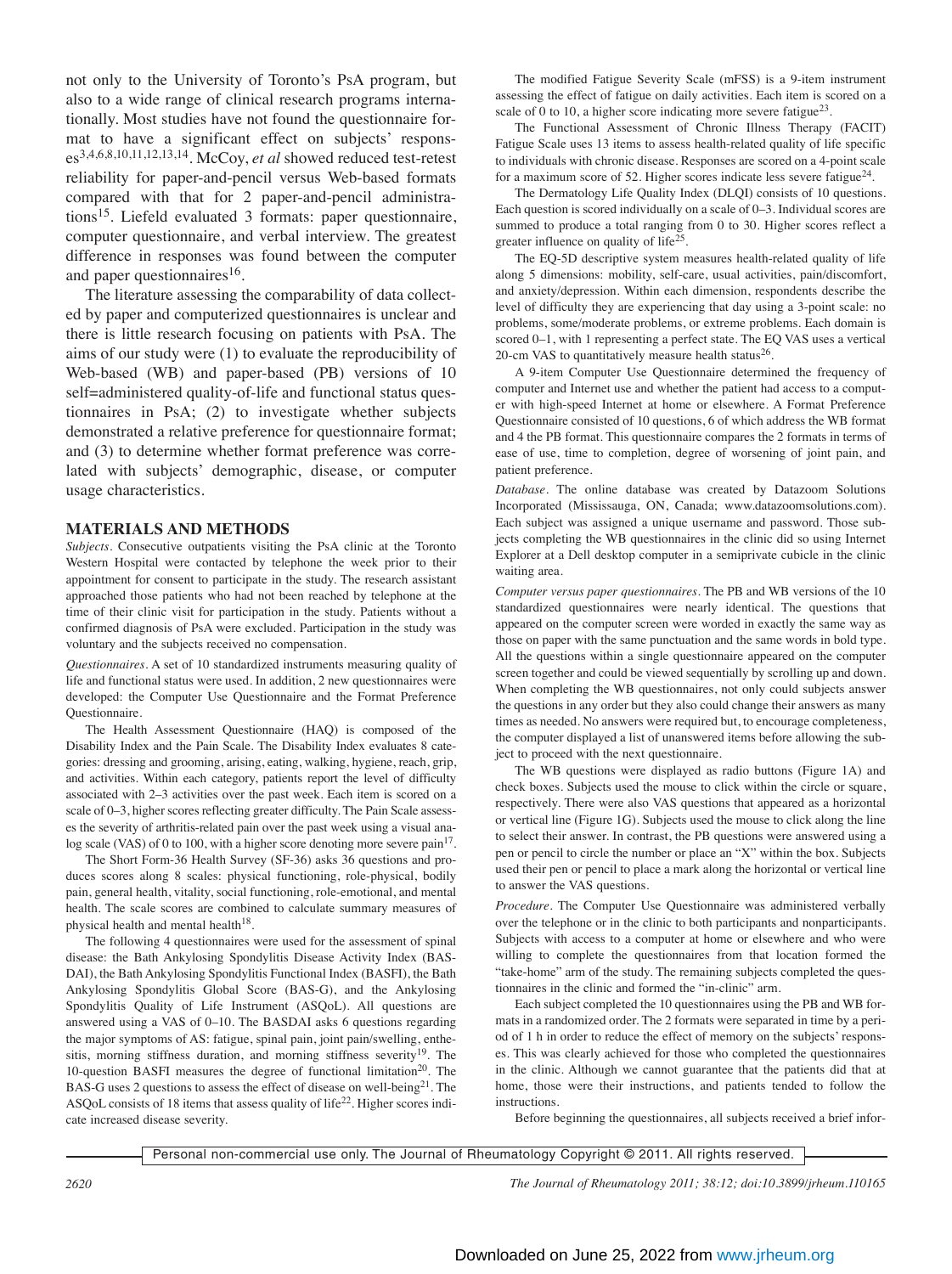

*Figure 1.* An illustration of WB radio button-type (A) and visual analog scale-type questions (G).

mation session as well as a paper copy of the Patient Online Guide, which provided visual screen-by-screen instructions on how to navigate the WB questionnaires. Subjects in the "take-home" arm of the study were encouraged to contact the research assistant by telephone or e-mail with any additional questions. The research assistant was present to support those subjects completing the questionnaires in the clinic.

After completing both sets of questionnaires, all subjects completed the PB Satisfaction and Preference Questionnaire. Subjects completing the questionnaires from home were provided with a stamped addressed envelope in which to mail back the 10 PB questionnaires as well as the Satisfaction and Preference Questionnaire.

*Data analysis.* Statistical analysis was carried out using SAS Statistics software. Intraclass correlation coefficients (ICC) with 95% CI were calculated to measure the reproducibility of the PB and WB questionnaire formats. Since the ICC is the ratio of the variability between the 2 methods over the total variability in the data, it allows assessment of the similarity in response to the methods.

#### **RESULTS**

*Patient acceptance.* Of the 138 patients who were approached about the study, 28 (20.3%) refused to participate. The most common reasons why patients did not want to participate included the following: computer inexperience (n  $=$  7), dislike for questionnaires (n = 7), no computer access from home and no time at the appointment  $(n = 6)$ , inability to attend scheduled appointment  $(n = 4)$ , and high disease severity  $(n = 2)$ . Nonparticipants were less likely to have prior computer and Internet use than participants ( $p = 0.002$ ).

Of the 110 patients who agreed to participate, 47 (42.7%) did not complete the questionnaires. Sixty-three subjects (57.3%) successfully completed both the PB and WB questionnaires. The majority of subjects were familiar with computers, although there were 5 who had not used a computer (Table 1). After completing both versions, 54 (85.7%) of the

63 subjects reported that the questionnaires were easy to complete on the computer, and only 9 required additional assistance using the computer. Although 47 did not complete the study, there were no significant differences in demographic and disease characteristics between those who completed and those who did not, except for a younger age at onset of psoriasis in the noncompleters (Table 1).

Compared to before they started, 13 (20.6%) subjects reported increased joint pain after questionnaire completion. Of these, 6 reported the same degree of increase regardless of format, 5 reported a greater increase after completing the PB questionnaires, and 1 reported a greater increase after completing the WB questionnaires.

There was little difference between the PB and WB questionnaires in terms of how long subjects took to complete them. The mean time to completion was 25.0 min for the WB questionnaires (range 5 to 80 min). For the PB questionnaires, the mean time to completion was 24.2 min (range 5 to 60 min). Subjective reports indicated that 21 (34%) of the 63 subjects who completed both questionnaires felt the PB questionnaires took too long, compared to 7 who felt the WB questionnaires took too long.

Of 110 patients who participated in the study, 27 (42.9%) subjects preferred the WB format, 12 (19.0%) the PB, and 21 (33.3%) had no preference. Those patients who preferred the PB format were less likely to have had prior computer and Internet experience.

*Reproducibility.* The ICC between PB and WB formats were high for all questionnaires (Table 2). The ICC ranged from 0.89 (SF-36 mental component summary scale) to 0.97 (HAQ, BASDAI, ASQoL). For all questionnaires, there was

Personal non-commercial use only. The Journal of Rheumatology Copyright © 2011. All rights reserved.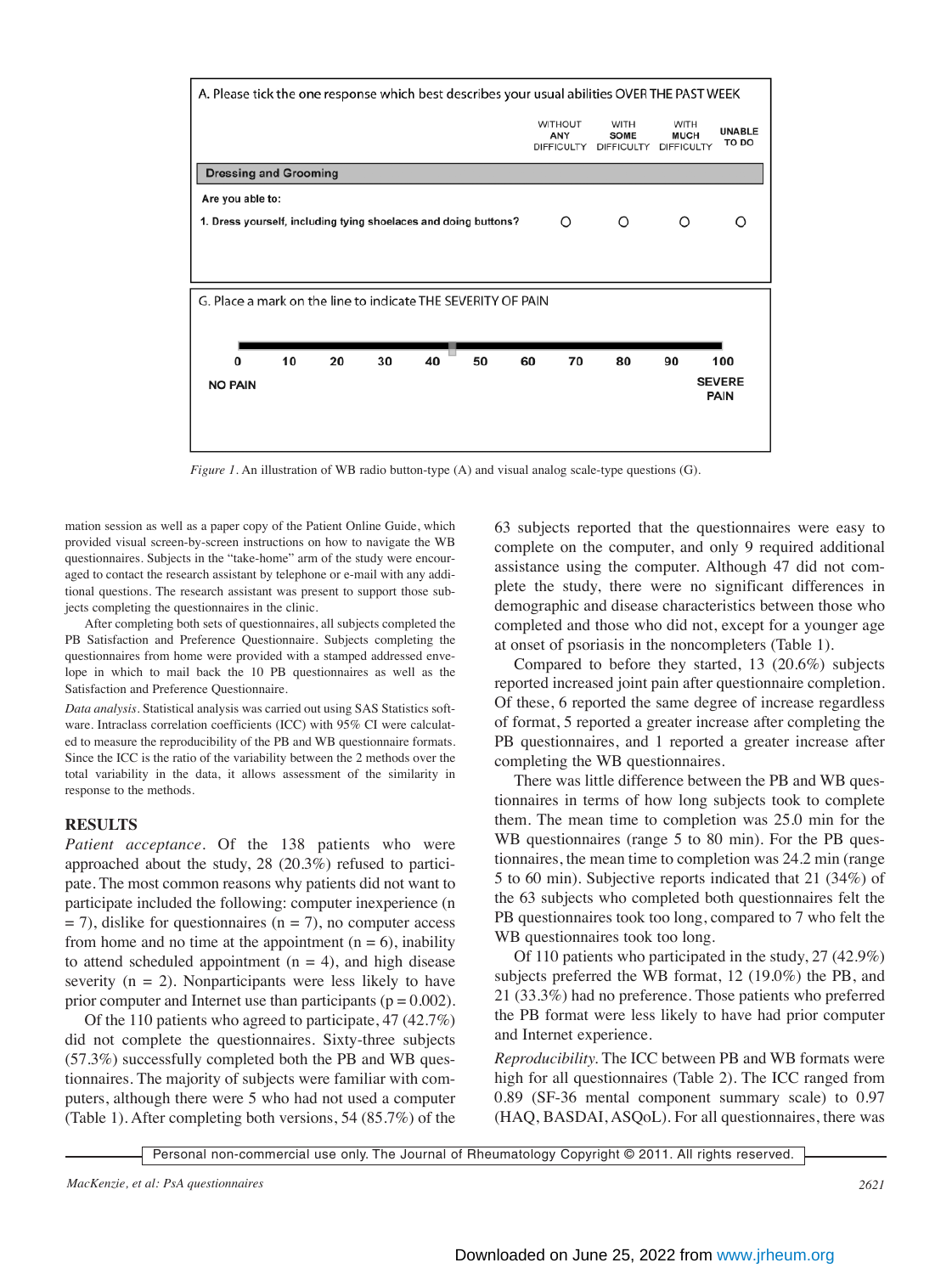*Table 1.* Characteristics of participants who completed and did not complete questionnaires.

| Characteristic        | Completers<br>Median (min, max)<br>or Frequency $(\% )$ | Noncompleters<br>Median (min, max)<br>or Frequency $(\% )$ | p    |
|-----------------------|---------------------------------------------------------|------------------------------------------------------------|------|
| No. patients          | 63 (57.3)                                               | 47 (42.7)                                                  |      |
| Age, yrs              | 53 (28, 82)                                             | 52 (16, 75)                                                | 0.22 |
| Sex                   |                                                         |                                                            |      |
| Female                | 29(46.0)                                                | 20(42.6)                                                   | 0.72 |
| Male                  | 34(54.0)                                                | 27(57.4)                                                   |      |
| Education             |                                                         |                                                            |      |
| High school           | 15(23.8)                                                | 7(14.9)                                                    | 0.18 |
| College               | 15(23.8)                                                | 16(34.0)                                                   |      |
| University            | 32(50.8)                                                | 19 (40.4)                                                  |      |
| Employment            |                                                         |                                                            |      |
| Employed              | 35(55.6)                                                | 32(68.1)                                                   | 0.14 |
| Retired               | 11(17.5)                                                | 6(12.8)                                                    |      |
| Homemaker             | 2(3.2)                                                  | 2(4.3)                                                     |      |
| Student               | 1(1.6)                                                  | 1(2.1)                                                     |      |
| <b>Disabled</b>       | 9(14.3)                                                 | 6(12.8)                                                    |      |
| Sick leave            | 1(1.6)                                                  |                                                            |      |
| Looking for work      | 2(3.2)                                                  |                                                            |      |
| Other                 | 1(1.6)                                                  |                                                            |      |
| Age at onset, yrs     |                                                         |                                                            |      |
| Psoriasis             | 29(5, 68)                                               | 22(5, 66)                                                  | 0.06 |
| PsA                   | 40 (10, 79)                                             | 34 (13, 66)                                                | 0.15 |
| Disease duration, yrs |                                                         |                                                            |      |
| Psoriasis             | 20(1, 48)                                               | 29(5, 60)                                                  | 0.27 |
| PsA                   | 10.6(1, 41)                                             | 13(0, 43)                                                  | 0.45 |
| No. active joints     | 2(0, 36)                                                | 2(0, 26)                                                   | 0.60 |
| No. damaged joints    | 2(0, 42)                                                | 2(0, 50)                                                   | 0.46 |
| Functional class*     |                                                         |                                                            |      |
| 1                     | 29(46.0)                                                | 19 (40.4)                                                  | 0.56 |
| 2                     | 25 (39.7)                                               | 21(44.7)                                                   |      |
| 3                     | 9(14.3)                                                 | 6(12.8)                                                    |      |
|                       |                                                         |                                                            |      |

\* ACR functional class: Grade 1: All activities without pain or handicap. Grade 2: Adequate for most ADL but some discomfort or limitation. Grade 3: ADL limited to self-care and/or a few daily activities. Grade 4: Little or no self-care or confined to a bed or wheel chair. PsA: psoriatic arthritis; ADL: activities of daily living.

little difference between the PB and WB versions in terms of the subjects' responses.

Comparing agreement between the instruments based on whether they were done in the clinic or at home, there was no difference for all but the DLQI and the BASDAI. ICC in the clinic (n = 16) versus the take-home (n = 42) were 0.87 (95% CI 0.68, 0.95) and 0.98 (95% CI 0.96, 0.99) for DLQI and 0.89 (95% CI 0.73, 0.96) and 0.99 (95% CI 0.98, 1.00) for the BASDAI, respectively.

The order of administration of the PB and WB questionnaires did not influence the results. There was no effect of age on the results, regardless of whether age was used as a continuous or categorical variable.

# **DISCUSSION**

We were able to show that a computer-facilitated Web-based method of data collection is comparable to the traditional paper-based method. In our population of outpatients with PsA, the scores obtained by PB and WB questionnaires were nearly identical. There was no order effect and no difference in agreement regardless of whether the questionnaires were completed in the clinic or at home. There was no age effect. The new format was well accepted by subjects, who reported that the WB method was easy to complete, less likely to aggravate their joint pain, and less time-consuming than the PB questionnaires. Overall, 45% of subjects preferred the WB format, whereas only 20% preferred the PB.

Our results were in concordance with other studies done in specialized rheumatology clinics that showed computerized questionnaires to be comparable to paper versions<sup>26,27,28,29,30</sup>. Similarly, these studies also found computerized questionnaires were easy to complete<sup>26,27,30,31</sup>, were preferred by patients<sup>26,27,28,30,31</sup>, and took no longer than paper versions $27,29$ .

Although only 57% of the patients who agreed to participate ultimately completed the 2 forms of the questionnaires, there were no differences in the disease characteristics between those who completed the questionnaires and those who did not. Thus, the information collected is generalizable to the remaining patients. However, it may be that only a limited number of questionnaires should be administered to patients in order to have their collaboration. Some patients complained of having more pain after completion of the questionnaires, but the majority found more discomfort completing the paper questionnaires. Only 1 patient complained of more pain completing the questionnaires on a computer. This is likely due to mechanical rather than inflammatory considerations.

Limitations of our study include the fact that not all patients who consented were able to complete the study. However, patients who completed the questionnaires did not differ from those who did not. While in our study design there was an opportunity for a research assistant to help patients complete the forms, this may not be available in clinical practice. This study is particularly relevant to research settings for clinical trials or longitudinal observational cohorts.

Our data indicate that PB and WB versions of 10 standardized self-administered questionnaires in patients with PsA were comparable. Further, the new WB format was well accepted by outpatients with PsA. In the future, it will be feasible to use the 2 formats  $-$  PB and WB  $-$  interchangeably. Patients may thus be offered a choice of format as well as the choice to complete the questionnaires either in the clinic or remotely by Internet.

## **ACKNOWLEDGMENT**

The authors acknowledge the contribution of Catherine T. Schentag to the study.

# **REFERENCES**

1. Gladman DD, Farewell VT. Longitudinal cohort studies.

Personal non-commercial use only. The Journal of Rheumatology Copyright © 2011. All rights reserved.

*2622 The Journal of Rheumatology 2011; 38:12; doi:10.3899/jrheum.110165*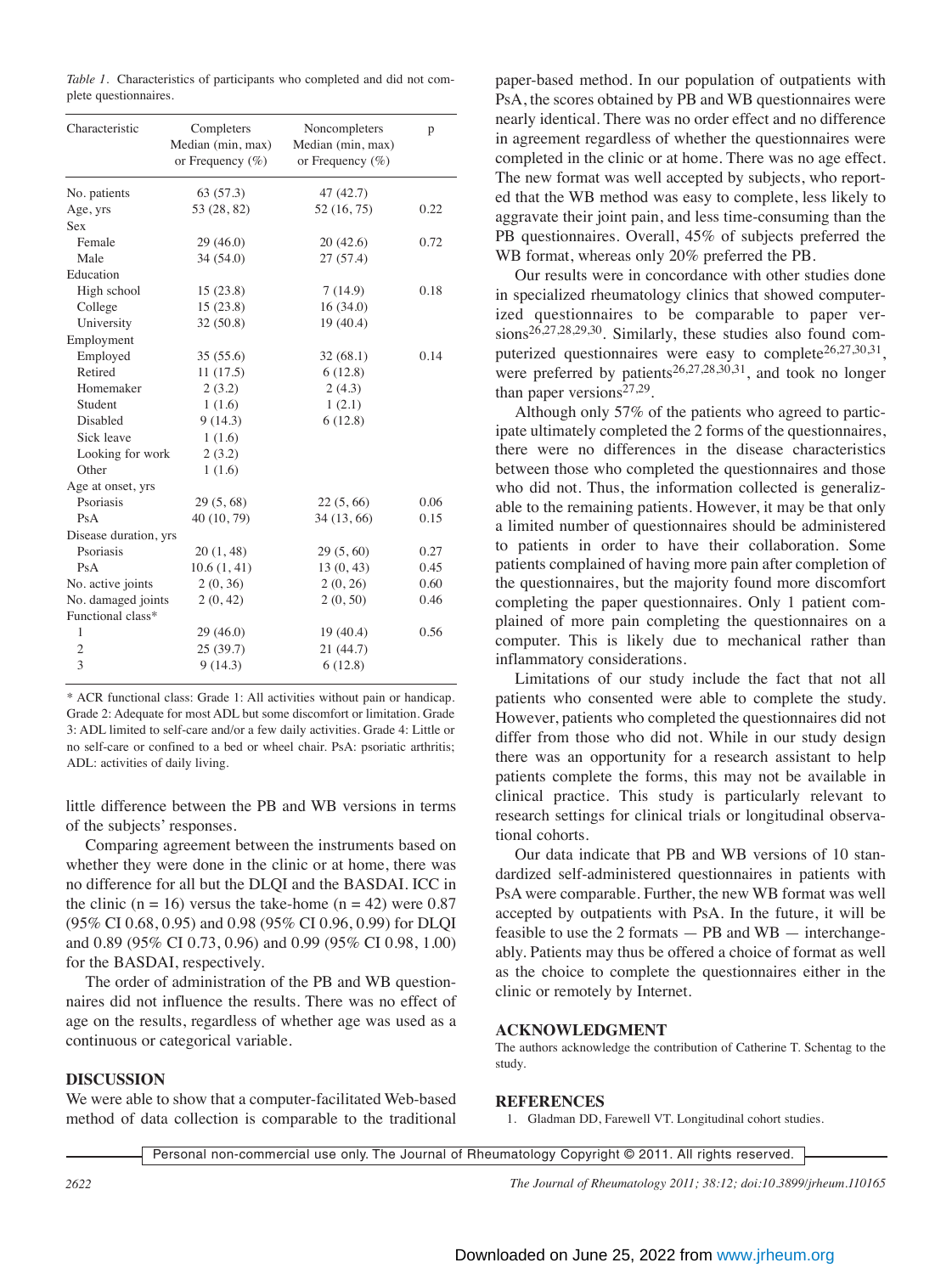*Table 2.* Questionnaire summary scores.

| Ouestionnaire                      | Sample Size | ICC<br>$(95\% \text{ CI})$ | Difference Between WB<br>and PB Scores |
|------------------------------------|-------------|----------------------------|----------------------------------------|
| SF-36 PCS (0-100)*                 | 56          | 0.96(0.93, 0.98)           | $-0.48$ $(-2.6, 1.4)$                  |
| SF-36 MCS (0-100)*                 | 56          | 0.89(0.82, 0.93)           | $0(-1.4, 1.3)$                         |
| HAO $(0-3)**$                      | 62          | 0.97(0.95, 0.98)           | 0(0, 0)                                |
| $FSS (0-10)**$                     | 62          | 0.95(0.92, 0.97)           | $0(-0.5, 0.3)$                         |
| FACIT (0-52)*                      | 61          | 0.96(0.93, 0.98)           | $0(-2, 1)$                             |
| EQ-5D $(-0.59 \text{ to } +1.0)^*$ | 62          | 0.93(0.89, 0.96)           | 0(0, 0)                                |
| BAS-G $(0-10)**$                   | 63          | 0.95(0.92, 0.97)           | $0(-0.5, 0)$                           |
| BASDAI (0-10)**                    | 63          | 0.97(0.95, 0.98)           | $0(-0.3, 0.3)$                         |
| BASFI (0-10)**                     | 61          | 0.95(0.912, 0.97)          | $0(-0.2, 0.2)$                         |
| ASQoL $(0-18)$ **                  | 61          | 0.97(0.95, 0.98)           | 0(0, 1)                                |
| DLQI (0-30)**                      | 60          | 0.96(0.93, 0.97)           | 1(0, 1)                                |
|                                    |             |                            |                                        |

\* Higher scores indicate a better state (or fewer symptoms). \*\* Higher scores indicate a worse state (or more symptoms). ICC: intraclass correlation coefficient; WB: Web-based; PB: paper-based; SF-36: Short Form-36 Health Survey; PCS: physical component summary scale; MCS: mental component summary scale; HAQ: Health Assessment Questionnaire; FSS: Fatigue Severity Scale; FACIT: Functional Assessment of Chronic Illness therapy Fatigue Scale; BSA-G: Bath Ankylosing Spondylitis Global Score; BASDAI: Bath Ankylosing Spondylitis Disease Activity Index; BASFI: Bath Ankylosing Spondylitis Functional Index; ASQoL: Ankylosing Spondylitis Quality of Life Instrument; DLQOI: Dermatology Life Quality Index.

J Rheumatol Suppl. 2005 Jan;72:30-2.

- 2. Denscombe M. Web-based questionnaires and the mode effect: An evaluation based on completion rates and data contents of near-identical questionnaires delivered in different modes. Soc Sci Comput Rev 2006;24:246-54.
- 3. Im E, Chee W, Bender M, Cheng C, Tsai H, Mi Kang N, et al. The psychometric properties of pen-and-pencil and internet versions of the Midlife Women's Symptom Index (MSI). Int J Nursing Studies 2005;42:167-77.
- 4. Vereecken CA. Paper pencil versus PC administered querying of a study on health behaviour in school-aged children. Arch Pub Health 2001;59:43-61.
- 5. Vereecken CA, Maes L. Comparison of a computer-administered and paper-and-pencil-administered questionnaire on health and lifestyle behaviors. J Adoles Health 2006;38:426-32.
- 6. van den Kerkhof EG, Goldstein DH, Blaine WC, Rimmer MJ. A comparison of paper with electronic patient-completed questionnaires in a preoperative clinic. Anesthes Analges 2005;101:1075-80.
- 7. Hess R, Santucci A, McTigue K, Fischer G, Kapoor W. Patient difficulty using tablet computers to screen in primary care. J Gen Intern Med 2008;23:476-80.
- 8. Pouwer F, Snoek FJ, van der Ploeg HM, Heine RJ, Brand AN. A comparison of the standard and the computerized versions of the Well-being Questionnaire (WBQ) and the Diabetes Treatment Satisfaction Questionnaire (DTSQ). Qual Life Res 1997;7:33-8.
- 9. Provenzano DA, Fanciullo GJ, Jamison RN, McHugo GJ, Baird JC. Computer assessment and diagnostic classification of chronic pain patients. Pain Med 2007;8:167-75.
- 10. Bates SC, Cox JM. The impact of computer versus paper-pencil survey, and individual versus group administration, on self-reports of sensitive behaviors. Comput Hum Behav 2008;24:903-16.
- 11. Beebe TJ, Harrison PA, McRae JA, Anderson RE, Fulkerson JA. An evaluation of computer-assisted self-interviews in a school setting. Pub Opin Quarterly 1998;62:623-32.
- 12. Cook AJ, Roberts DA, Henderson MD, Van Winkle LC, Chastain DC, Hamill-Ruth RJ. Electronic pain questionnaires: A randomized, crossover comparison with paper questionnaires for chronic pain assessment. Pain 2004;110:310-7.
- 13. Junker U, Freynhagen R, Langler K, Gockel U, Schmidt U, Tolle TR, et al. Paper versus electronic rating scales for pain assessment. Curr Med Res Opin 2008;24:1799-808.
- 14. Kypri K, Gallagher SJ, Cashell-Smith ML. An internet-based survey method for college student drinking research. Drug Alcohol Dependence 2004;76:45-53.
- 15. McCoy S, Marks PV Jr, Carr CL, Mbarika V. Electronic versus paper surveys: Analysis of potential psychometric biases. Proceedings of the 37th Hawaii International Conference on System Sciences, IEEE Computer Society Press, Big Island, Hawaii, 2004;1-8.
- 16. Liefeld JP. Response effects in computer-administered questioning. J Mark Res 1988;25:405-9.
- 17. Bruce B, Fries JF. The Health Assessment Questionnaire (HAQ). J Clin Exp Rheumatol 2005;23 Suppl 39:S14-S18.
- 18. Ware JE Jr. SF-36 health survey update. Spine;25:3130-9.
- 19. Garrett S, Jenkinson T, Kennedy LG, Whitelock H, Gaisford P, Calin A. A new approach to defining disease status in ankylosing spondylitis: The Bath Ankylosing Spondylitis Disease Activity Index. J Rheumatol 1994;21:2286-91.
- 20. Calin A, Garrett S, Whitelock H, Kennedy LG, O'Hea J, Mallorie P, et al. A new approach to defining functional ability in ankylosing spondylitis: The development of the Bath Ankylosing Spondylitis Functional Index. J Rheumatol 1994;21:2281-5.
- 21. Jones SD, Steiner A, Garrett SL, Calin A. The Bath Ankylosing Spondylitis Patient Global Score (BAS-G). Br J Rheumatol 1996;35:66-71.
- 22. Doward L, Spoorenberg A, Cook S, Whalley D, Helliwell P, Kay L, et al. Development of the ASQoL: A quality of life instrument specific to ankylosing spondylitis. Ann Rheum Dis 2003;62:20-6.
- 23. Husted JA, Tom BD, Schentag CT, Farewell VT, Gladman DD. Occurrence and correlates of fatigue in psoriatic arthritis (PsA). Ann Rheum Dis 2009;68:1553-8.
- 24. Finlay AY, Khan GK. Dermatology Life Quality Index (DLQI): A simple practical measure for routine clinical use. Clin Exp Dermatol 1994;19:210-6.
- 25. EuroQoL Group. EQ-5D. Rotterdam: EuroQoL Group; 2008. [Internet. Accessed Sep 7, 2011.] Available from: http://www.euroqol.org/

Personal non-commercial use only. The Journal of Rheumatology Copyright © 2011. All rights reserved.